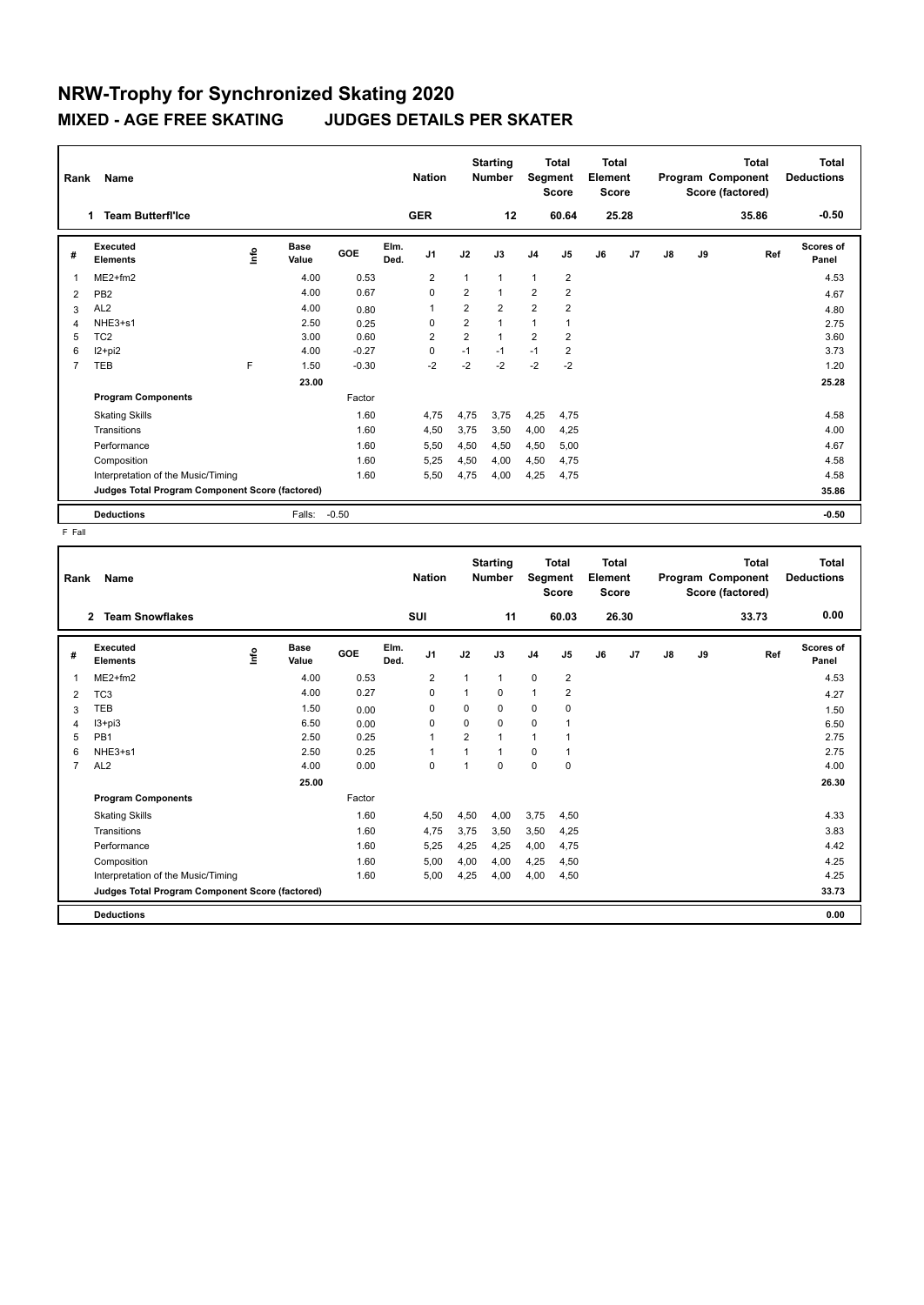| Rank | Name                                            |      |                      |            |              | <b>Nation</b>  |          | <b>Starting</b><br><b>Number</b> | Segment        | <b>Total</b><br><b>Score</b> | Total<br>Element<br><b>Score</b> |                |    |    | <b>Total</b><br>Program Component<br>Score (factored) | Total<br><b>Deductions</b> |
|------|-------------------------------------------------|------|----------------------|------------|--------------|----------------|----------|----------------------------------|----------------|------------------------------|----------------------------------|----------------|----|----|-------------------------------------------------------|----------------------------|
|      | <b>Team Munich Synergy</b><br>3                 |      |                      |            |              | <b>GER</b>     |          | 10                               |                | 54.25                        |                                  | 22.35          |    |    | 32.40                                                 | $-0.50$                    |
| #    | Executed<br><b>Elements</b>                     | ١nfo | <b>Base</b><br>Value | <b>GOE</b> | Elm.<br>Ded. | J1             | J2       | J3                               | J <sub>4</sub> | J <sub>5</sub>               | J6                               | J <sub>7</sub> | J8 | J9 | Ref                                                   | Scores of<br>Panel         |
| 1    | $ME3+fm2$                                       | F    | 5.00                 | $-0.67$    |              | $\overline{1}$ | $-2$     | $-1$                             | $-2$           | $-1$                         |                                  |                |    |    |                                                       | 4.33                       |
| 2    | TC <sub>1</sub>                                 |      | 2.00                 | 0.00       |              | $\Omega$       | $\Omega$ | $\overline{2}$                   | $\mathbf 0$    | $\mathbf 0$                  |                                  |                |    |    |                                                       | 2.00                       |
| 3    | PB <sub>2</sub>                                 |      | 4.00                 | 0.27       |              | $\overline{1}$ | $\Omega$ | $\mathbf{1}$                     | 1              | 0                            |                                  |                |    |    |                                                       | 4.27                       |
| 4    | NHE3+s1                                         |      | 2.50                 | 0.17       |              | 0              |          | 1                                | 0              |                              |                                  |                |    |    |                                                       | 2.67                       |
| 5    | I2+pi2                                          |      | 4.00                 | $-0.40$    |              | $-1$           | $-2$     | $-1$                             | $-1$           | $-1$                         |                                  |                |    |    |                                                       | 3.60                       |
| 6    | TEB                                             |      | 1.50                 | $-0.15$    |              | $-1$           | $-1$     | $-1$                             | $-2$           | $-1$                         |                                  |                |    |    |                                                       | 1.35                       |
| 7    | AW <sub>2</sub>                                 |      | 4.00                 | 0.13       |              | 0              | 0        | $\overline{2}$                   | 0              | $\mathbf{1}$                 |                                  |                |    |    |                                                       | 4.13                       |
|      |                                                 |      | 23.00                |            |              |                |          |                                  |                |                              |                                  |                |    |    |                                                       | 22.35                      |
|      | <b>Program Components</b>                       |      |                      | Factor     |              |                |          |                                  |                |                              |                                  |                |    |    |                                                       |                            |
|      | <b>Skating Skills</b>                           |      |                      | 1.60       |              | 4,50           | 3,75     | 4.00                             | 3,25           | 4,00                         |                                  |                |    |    |                                                       | 3.92                       |
|      | Transitions                                     |      |                      | 1.60       |              | 4,50           | 3,75     | 3.75                             | 3,00           | 4,00                         |                                  |                |    |    |                                                       | 3.83                       |
|      | Performance                                     |      |                      | 1.60       |              | 4,75           | 4,25     | 4,25                             | 3,25           | 4,25                         |                                  |                |    |    |                                                       | 4.25                       |
|      | Composition                                     |      |                      | 1.60       |              | 4,75           | 4,00     | 4,00                             | 3,00           | 4,25                         |                                  |                |    |    |                                                       | 4.08                       |
|      | Interpretation of the Music/Timing              |      |                      | 1.60       |              | 5,00           | 4,00     | 4,00                             | 3,25           | 4,50                         |                                  |                |    |    |                                                       | 4.17                       |
|      | Judges Total Program Component Score (factored) |      |                      |            |              |                |          |                                  |                |                              |                                  |                |    |    |                                                       | 32.40                      |
|      | <b>Deductions</b>                               |      | Falls:               | $-0.50$    |              |                |          |                                  |                |                              |                                  |                |    |    |                                                       | $-0.50$                    |

F Fall

| Rank           | Name                                            |                              |            |              | <b>Nation</b>  |                | <b>Starting</b><br>Number |                | <b>Total</b><br>Segment<br><b>Score</b> | <b>Total</b><br>Element<br><b>Score</b> |       |    |    | <b>Total</b><br>Program Component<br>Score (factored) | <b>Total</b><br><b>Deductions</b> |
|----------------|-------------------------------------------------|------------------------------|------------|--------------|----------------|----------------|---------------------------|----------------|-----------------------------------------|-----------------------------------------|-------|----|----|-------------------------------------------------------|-----------------------------------|
|                | 4 Team Rising Roses                             |                              |            |              | <b>GER</b>     |                | $\mathbf{2}$              |                | 49.12                                   |                                         | 21.12 |    |    | 28.00                                                 | 0.00                              |
| #              | <b>Executed</b><br><b>Elements</b>              | <b>Base</b><br>١nf٥<br>Value | <b>GOE</b> | Elm.<br>Ded. | J1             | J2             | J3                        | J <sub>4</sub> | J <sub>5</sub>                          | J6                                      | J7    | J8 | J9 | Ref                                                   | <b>Scores of</b><br>Panel         |
| 1              | ME2+fm1                                         | 3.00                         | 0.30       |              | $\overline{2}$ | 1              | $\mathbf{1}$              | 0              | $\mathbf{1}$                            |                                         |       |    |    |                                                       | 3.30                              |
| 2              | TC <sub>1</sub>                                 | 2.00                         | 0.00       |              | 0              | 0              | $\mathbf{1}$              | $-1$           | 0                                       |                                         |       |    |    |                                                       | 2.00                              |
| 3              | TE <sub>1</sub>                                 | 2.50                         | $-0.08$    |              | 0              | $\mathbf 0$    | $\mathbf 0$               | $-2$           | $-1$                                    |                                         |       |    |    |                                                       | 2.42                              |
| 4              | PB <sub>1</sub>                                 | 2.50                         | 0.08       |              | 0              | $\overline{2}$ | $\mathbf{1}$              | $\mathbf 0$    | 0                                       |                                         |       |    |    |                                                       | 2.58                              |
| 5              | NHE3+s1                                         | 2.50                         | $-0.08$    |              | 1              | $\mathbf 0$    | 0                         | $-1$           | $-1$                                    |                                         |       |    |    |                                                       | 2.42                              |
| 6              | I2+pi2                                          | 4.00                         | 0.00       |              | 0              | $\Omega$       | $\mathbf{1}$              | $-1$           | 0                                       |                                         |       |    |    |                                                       | 4.00                              |
| $\overline{7}$ | AL <sub>2</sub>                                 | 4.00                         | 0.40       |              | $\mathbf 0$    | $\overline{1}$ | $\overline{2}$            | $\mathbf{1}$   | $\overline{1}$                          |                                         |       |    |    |                                                       | 4.40                              |
|                |                                                 | 20.50                        |            |              |                |                |                           |                |                                         |                                         |       |    |    |                                                       | 21.12                             |
|                | <b>Program Components</b>                       |                              | Factor     |              |                |                |                           |                |                                         |                                         |       |    |    |                                                       |                                   |
|                | <b>Skating Skills</b>                           |                              | 1.60       |              | 4,25           | 3,75           | 3,50                      | 2,75           | 3,50                                    |                                         |       |    |    |                                                       | 3.58                              |
|                | Transitions                                     |                              | 1.60       |              | 3,75           | 3,50           | 3,25                      | 2,50           | 2,75                                    |                                         |       |    |    |                                                       | 3.17                              |
|                | Performance                                     |                              | 1.60       |              | 4,50           | 3.75           | 3,50                      | 3,00           | 3,50                                    |                                         |       |    |    |                                                       | 3.58                              |
|                | Composition                                     |                              | 1.60       |              | 4,00           | 3,50           | 3,75                      | 3,00           | 3,25                                    |                                         |       |    |    |                                                       | 3.50                              |
|                | Interpretation of the Music/Timing              |                              | 1.60       |              | 4,25           | 4,00           | 3,75                      | 3,25           | 3,25                                    |                                         |       |    |    |                                                       | 3.67                              |
|                | Judges Total Program Component Score (factored) |                              |            |              |                |                |                           |                |                                         |                                         |       |    |    |                                                       | 28.00                             |
|                | <b>Deductions</b>                               |                              |            |              |                |                |                           |                |                                         |                                         |       |    |    |                                                       | 0.00                              |
|                |                                                 |                              |            |              |                |                |                           |                |                                         |                                         |       |    |    |                                                       |                                   |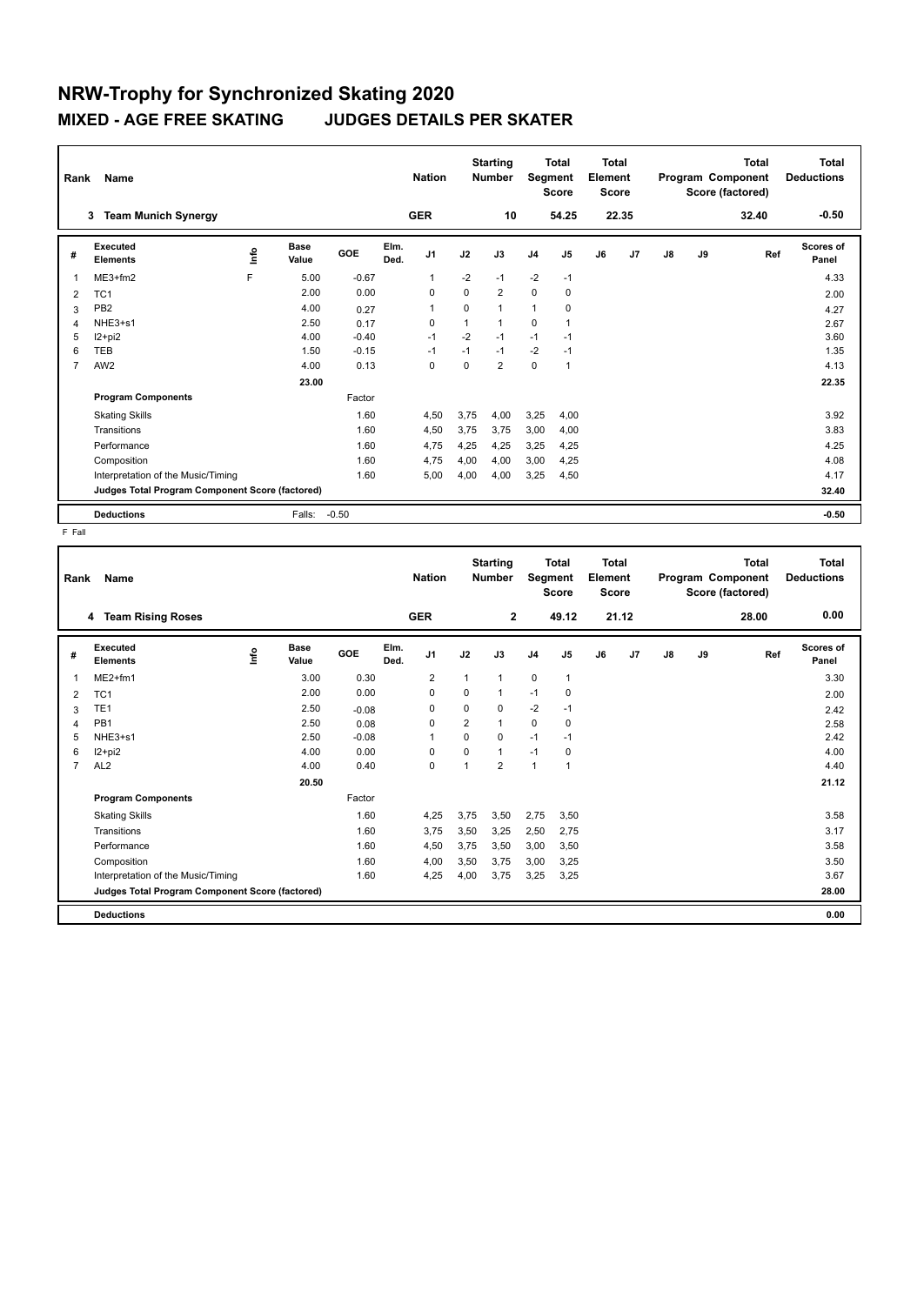| Rank           | Name                                            |      | <b>Nation</b>        |            | <b>Starting</b><br><b>Number</b> |                | Total<br>Segment<br><b>Score</b> | <b>Total</b><br>Element<br><b>Score</b> |                |                |    | <b>Total</b><br>Program Component<br>Score (factored) | <b>Total</b><br><b>Deductions</b> |    |       |                    |
|----------------|-------------------------------------------------|------|----------------------|------------|----------------------------------|----------------|----------------------------------|-----------------------------------------|----------------|----------------|----|-------------------------------------------------------|-----------------------------------|----|-------|--------------------|
|                | <b>Team Filia</b><br>5                          |      |                      |            |                                  | <b>BEL</b>     |                                  | 4                                       |                | 44.02          |    | 17.62                                                 |                                   |    | 26.40 | 0.00               |
| #              | Executed<br><b>Elements</b>                     | lnfo | <b>Base</b><br>Value | <b>GOE</b> | Elm.<br>Ded.                     | J <sub>1</sub> | J2                               | J3                                      | J <sub>4</sub> | J5             | J6 | J7                                                    | $\mathsf{J}8$                     | J9 | Ref   | Scores of<br>Panel |
| 1              | AL <sub>2</sub>                                 |      | 4.00                 | 0.40       |                                  | 1              | $\mathbf{1}$                     | $\mathbf{1}$                            | $\mathbf 0$    | $\mathbf{1}$   |    |                                                       |                                   |    |       | 4.40               |
| 2              | $12+pi1$                                        |      | 2.00                 | 0.00       |                                  | 0              | 0                                | 0                                       | $\mathbf 0$    | $-1$           |    |                                                       |                                   |    |       | 2.00               |
| 3              | $ME3+fm1$                                       |      | 4.00                 | 0.27       |                                  | $\overline{2}$ | 1                                | $\Omega$                                | $-2$           | $\overline{1}$ |    |                                                       |                                   |    |       | 4.27               |
| 4              | NHE3+sB                                         |      | 1.75                 | $-0.06$    |                                  | 0              | 0                                | $-1$                                    | $-1$           | 0              |    |                                                       |                                   |    |       | 1.69               |
| 5              | TC <sub>1</sub>                                 |      | 2.00                 | $-0.27$    |                                  | 0              | $-1$                             | $-1$                                    | $-2$           | $-2$           |    |                                                       |                                   |    |       | 1.73               |
| 6              | <b>TEB</b>                                      |      | 1.50                 | $-0.30$    |                                  | $-1$           | $-2$                             | $-2$                                    | $-2$           | $-2$           |    |                                                       |                                   |    |       | 1.20               |
| $\overline{7}$ | PB <sub>1</sub>                                 |      | 2.50                 | $-0.17$    |                                  | $-1$           | 1                                | $-1$                                    | $-1$           | 0              |    |                                                       |                                   |    |       | 2.33               |
|                |                                                 |      | 17.75                |            |                                  |                |                                  |                                         |                |                |    |                                                       |                                   |    |       | 17.62              |
|                | <b>Program Components</b>                       |      |                      | Factor     |                                  |                |                                  |                                         |                |                |    |                                                       |                                   |    |       |                    |
|                | <b>Skating Skills</b>                           |      |                      | 1.60       |                                  | 4.00           | 3,75                             | 3.00                                    | 3,00           | 2.75           |    |                                                       |                                   |    |       | 3.25               |
|                | Transitions                                     |      |                      | 1.60       |                                  | 4,25           | 3,50                             | 2,75                                    | 2,75           | 2,75           |    |                                                       |                                   |    |       | 3.00               |
|                | Performance                                     |      |                      | 1.60       |                                  | 4,50           | 4,00                             | 3,25                                    | 3,25           | 3,25           |    |                                                       |                                   |    |       | 3.50               |
|                | Composition                                     |      |                      | 1.60       |                                  | 4,50           | 3,50                             | 3,00                                    | 3,25           | 3,00           |    |                                                       |                                   |    |       | 3.25               |
|                | Interpretation of the Music/Timing              |      |                      | 1.60       |                                  | 4,75           | 3,75                             | 3,25                                    | 3,50           | 3,00           |    |                                                       |                                   |    |       | 3.50               |
|                | Judges Total Program Component Score (factored) |      |                      |            |                                  |                |                                  |                                         |                |                |    |                                                       |                                   |    |       | 26.40              |
|                | <b>Deductions</b>                               |      |                      |            |                                  |                |                                  |                                         |                |                |    |                                                       |                                   |    |       | 0.00               |

| Rank           | Name                                            |    |                      |         |              | <b>Nation</b>  |              | <b>Starting</b><br><b>Number</b> |                | <b>Total</b><br>Segment<br><b>Score</b> | <b>Total</b><br>Element<br><b>Score</b> |       |    |    | <b>Total</b><br>Program Component<br>Score (factored) | Total<br><b>Deductions</b> |
|----------------|-------------------------------------------------|----|----------------------|---------|--------------|----------------|--------------|----------------------------------|----------------|-----------------------------------------|-----------------------------------------|-------|----|----|-------------------------------------------------------|----------------------------|
|                | <b>Team Silk City Stars</b><br>6                |    |                      |         |              | <b>GER</b>     |              | 5                                |                | 40.68                                   |                                         | 16.28 |    |    | 24.40                                                 | 0.00                       |
| #              | Executed<br><b>Elements</b>                     | ۴ů | <b>Base</b><br>Value | GOE     | Elm.<br>Ded. | J <sub>1</sub> | J2           | J3                               | J <sub>4</sub> | J5                                      | J6                                      | J7    | J8 | J9 | Ref                                                   | Scores of<br>Panel         |
| 1              | $ME2+fm1$                                       |    | 3.00                 | 0.10    |              | 1              | $\mathbf{1}$ | $\mathbf 0$                      | $\mathbf 0$    | $\mathbf 0$                             |                                         |       |    |    |                                                       | 3.10                       |
| $\overline{2}$ | TC <sub>1</sub>                                 |    | 2.00                 | 0.00    |              | 0              | $\Omega$     | $\mathbf{1}$                     | $\mathbf 0$    | 0                                       |                                         |       |    |    |                                                       | 2.00                       |
| 3              | PB <sub>1</sub>                                 |    | 2.50                 | 0.00    |              | $-1$           | $\Omega$     | $\mathbf{1}$                     | $\mathbf 0$    | 0                                       |                                         |       |    |    |                                                       | 2.50                       |
| 4              | <b>TEB</b>                                      |    | 1.50                 | $-0.10$ |              | 0              | $-1$         | $\mathbf 0$                      | $-2$           | $-1$                                    |                                         |       |    |    |                                                       | 1.40                       |
| 5              | AL <sub>2</sub>                                 |    | 4.00                 | 0.13    |              | 0              | 1            | $\mathbf{1}$                     | 0              | 0                                       |                                         |       |    |    |                                                       | 4.13                       |
| 6              | $11+pi1$                                        |    | 1.50                 | $-0.15$ |              | $-1$           | $-1$         | $\Omega$                         | $-2$           | $-1$                                    |                                         |       |    |    |                                                       | 1.35                       |
| 7              | NHE2+s1                                         |    | 2.00                 | $-0.20$ |              | $-1$           | $\Omega$     | $-1$                             | $-2$           | $-1$                                    |                                         |       |    |    |                                                       | 1.80                       |
|                |                                                 |    | 16.50                |         |              |                |              |                                  |                |                                         |                                         |       |    |    |                                                       | 16.28                      |
|                | <b>Program Components</b>                       |    |                      | Factor  |              |                |              |                                  |                |                                         |                                         |       |    |    |                                                       |                            |
|                | <b>Skating Skills</b>                           |    |                      | 1.60    |              | 3,75           | 3,25         | 3,00                             | 2,75           | 3,00                                    |                                         |       |    |    |                                                       | 3.08                       |
|                | Transitions                                     |    |                      | 1.60    |              | 4,00           | 3,00         | 2,75                             | 2,50           | 2,50                                    |                                         |       |    |    |                                                       | 2.75                       |
|                | Performance                                     |    |                      | 1.60    |              | 4,00           | 3,25         | 3,25                             | 2,50           | 3,00                                    |                                         |       |    |    |                                                       | 3.17                       |
|                | Composition                                     |    |                      | 1.60    |              | 4,25           | 3,00         | 3,00                             | 2,75           | 3,00                                    |                                         |       |    |    |                                                       | 3.00                       |
|                | Interpretation of the Music/Timing              |    |                      | 1.60    |              | 3,75           | 3,50         | 3,00                             | 2,75           | 3,25                                    |                                         |       |    |    |                                                       | 3.25                       |
|                | Judges Total Program Component Score (factored) |    |                      |         |              |                |              |                                  |                |                                         |                                         |       |    |    |                                                       | 24.40                      |
|                | <b>Deductions</b>                               |    |                      |         |              |                |              |                                  |                |                                         |                                         |       |    |    |                                                       | 0.00                       |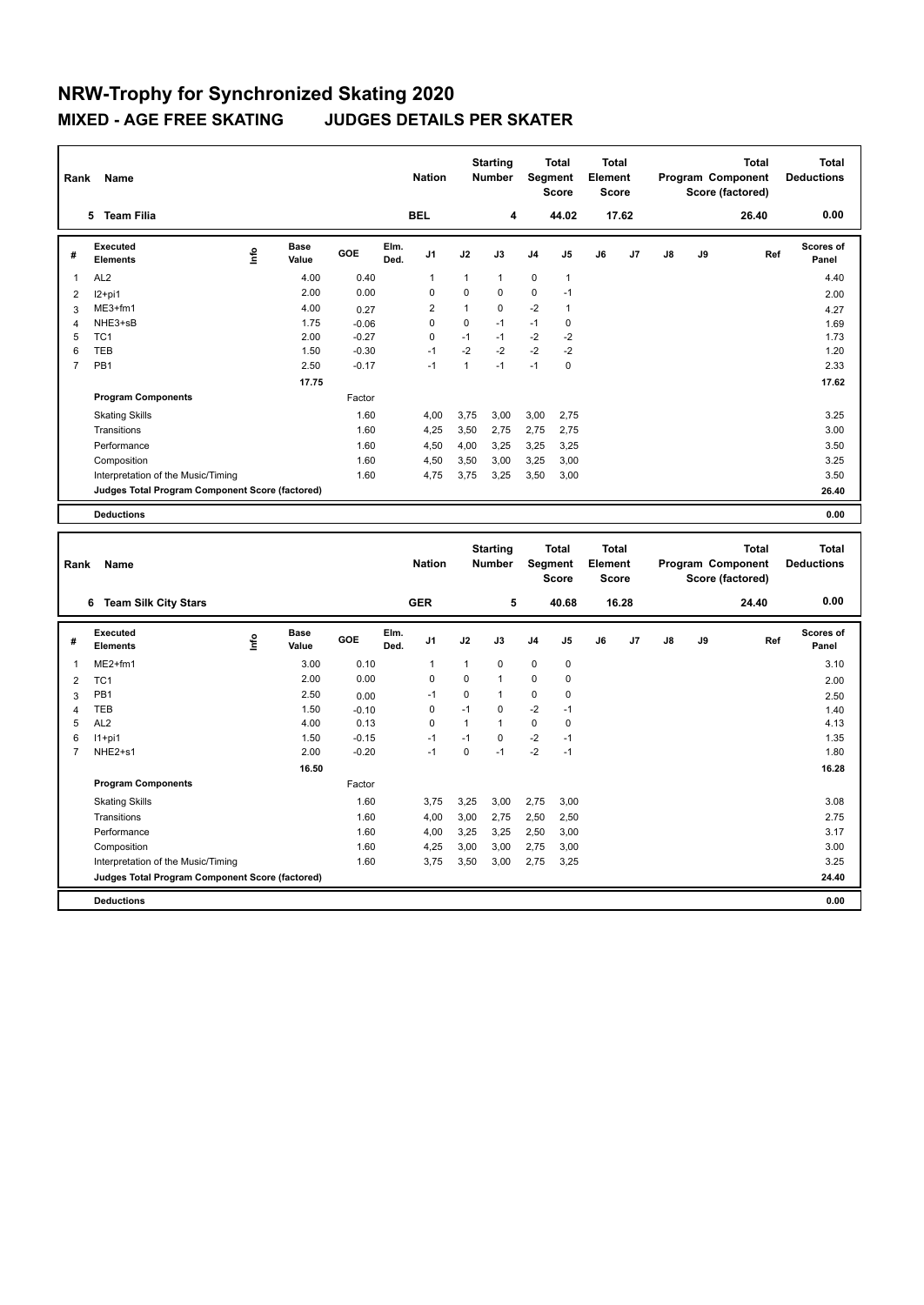| Rank           | <b>Name</b>                                     |    |                      | <b>Nation</b> |              | <b>Starting</b><br><b>Number</b> | Segment        | <b>Total</b><br><b>Score</b> | <b>Total</b><br>Element<br><b>Score</b> |                |    |                | <b>Total</b><br>Program Component<br>Score (factored) | <b>Total</b><br><b>Deductions</b> |       |                           |
|----------------|-------------------------------------------------|----|----------------------|---------------|--------------|----------------------------------|----------------|------------------------------|-----------------------------------------|----------------|----|----------------|-------------------------------------------------------|-----------------------------------|-------|---------------------------|
|                | <b>Team Frost Fairies</b><br>7                  |    |                      |               |              | <b>ITA</b>                       |                | 6                            |                                         | 39.74          |    | 16.76          |                                                       |                                   | 23.48 | $-0.50$                   |
| #              | <b>Executed</b><br><b>Elements</b>              | ۴ů | <b>Base</b><br>Value | GOE           | Elm.<br>Ded. | J1                               | J2             | J3                           | J <sub>4</sub>                          | J <sub>5</sub> | J6 | J <sub>7</sub> | $\mathsf{J}8$                                         | J9                                | Ref   | <b>Scores of</b><br>Panel |
| $\overline{1}$ | AW <sub>2</sub>                                 |    | 4.00                 | 0.53          |              | $\mathbf{1}$                     | $\overline{2}$ | $\overline{2}$               | $\mathbf{1}$                            | 1              |    |                |                                                       |                                   |       | 4.53                      |
| 2              | NHE3+s1                                         |    | 2.50                 | 0.00          |              | $\Omega$                         | 1              | 0                            | $\Omega$                                | 0              |    |                |                                                       |                                   |       | 2.50                      |
| 3              | $ME2+fm1$                                       |    | 3.00                 | 0.00          |              | 0                                | 0              | 0                            | $-1$                                    | 0              |    |                |                                                       |                                   |       | 3.00                      |
| 4              | I2+pi1                                          | F  | 2.00                 | $-0.40$       |              | $-2$                             | $-2$           | $-2$                         | $-2$                                    | $-3$           |    |                |                                                       |                                   |       | 1.60                      |
| 5              | TC <sub>1</sub>                                 |    | 2.00                 | $-0.27$       |              | $-1$                             | $-1$           | $-1$                         | $-2$                                    | $-2$           |    |                |                                                       |                                   |       | 1.73                      |
| 6              | <b>TEB</b>                                      |    | 1.50                 | $-0.35$       |              | $-1$                             | $-2$           | $-2$                         | $-3$                                    | $-3$           |    |                |                                                       |                                   |       | 1.15                      |
| 7              | PB <sub>1</sub>                                 |    | 2.50                 | $-0.25$       |              | 0                                | $-1$           | $-1$                         | $-1$                                    | $-1$           |    |                |                                                       |                                   |       | 2.25                      |
|                |                                                 |    | 17.50                |               |              |                                  |                |                              |                                         |                |    |                |                                                       |                                   |       | 16.76                     |
|                | <b>Program Components</b>                       |    |                      | Factor        |              |                                  |                |                              |                                         |                |    |                |                                                       |                                   |       |                           |
|                | <b>Skating Skills</b>                           |    |                      | 1.60          |              | 3,50                             | 3,00           | 2,50                         | 3,00                                    | 2,75           |    |                |                                                       |                                   |       | 2.92                      |
|                | Transitions                                     |    |                      | 1.60          |              | 3,75                             | 2,75           | 2,25                         | 3,00                                    | 2,50           |    |                |                                                       |                                   |       | 2.75                      |
|                | Performance                                     |    |                      | 1.60          |              | 4,00                             | 3,25           | 3,00                         | 3,25                                    | 2,50           |    |                |                                                       |                                   |       | 3.17                      |
|                | Composition                                     |    |                      | 1.60          |              | 4,25                             | 3,00           | 2,50                         | 3,25                                    | 2,50           |    |                |                                                       |                                   |       | 2.92                      |
|                | Interpretation of the Music/Timing              |    |                      | 1.60          |              | 4,00                             | 3,25           | 2,00                         | 3,25                                    | 2,25           |    |                |                                                       |                                   |       | 2.92                      |
|                | Judges Total Program Component Score (factored) |    |                      |               |              |                                  |                |                              |                                         |                |    |                |                                                       |                                   |       | 23.48                     |
|                | <b>Deductions</b>                               |    | Falls:               | $-0.50$       |              |                                  |                |                              |                                         |                |    |                |                                                       |                                   |       | $-0.50$                   |

F Fall

| Rank           | Name                                            |      |                      |         |              | <b>Nation</b> |             | <b>Starting</b><br><b>Number</b> |                | <b>Total</b><br>Segment<br><b>Score</b> | <b>Total</b><br>Element<br><b>Score</b> |       |    |    | <b>Total</b><br>Program Component<br>Score (factored) | <b>Total</b><br><b>Deductions</b> |
|----------------|-------------------------------------------------|------|----------------------|---------|--------------|---------------|-------------|----------------------------------|----------------|-----------------------------------------|-----------------------------------------|-------|----|----|-------------------------------------------------------|-----------------------------------|
|                | <b>Team Illuminique</b><br>8                    |      |                      |         |              | <b>NED</b>    |             | $\overline{7}$                   |                | 36.47                                   |                                         | 11.53 |    |    | 24.94                                                 | 0.00                              |
| #              | Executed<br><b>Elements</b>                     | lnfo | <b>Base</b><br>Value | GOE     | Elm.<br>Ded. | J1            | J2          | J3                               | J <sub>4</sub> | J <sub>5</sub>                          | J6                                      | J7    | J8 | J9 | Ref                                                   | Scores of<br>Panel                |
| 1              | <b>TCB</b>                                      |      | 1.00                 | 0.00    |              | 0             | $\mathbf 0$ | 0                                | 0              | $\pmb{0}$                               |                                         |       |    |    |                                                       | 1.00                              |
| $\overline{2}$ | AL <sub>2</sub>                                 |      | 4.00                 | $-0.13$ |              | $\mathbf 0$   | $\mathbf 0$ | $\mathbf{1}$                     | $-1$           | $-1$                                    |                                         |       |    |    |                                                       | 3.87                              |
| 3              | NHE3+sB                                         |      | 1.75                 | $-0.12$ |              | $\mathbf 0$   | 0           | $-1$                             | $-2$           | $-1$                                    |                                         |       |    |    |                                                       | 1.63                              |
| 4              | I1+piB                                          |      | 0.75                 | 0.00    |              | $-1$          | 0           | 0                                | 0              | 0                                       |                                         |       |    |    |                                                       | 0.75                              |
| 5              | TEB                                             |      | 1.50                 | $-0.30$ |              | $\mathbf 0$   | $-2$        | $-1$                             | $-4$           | -3                                      |                                         |       |    |    |                                                       | 1.20                              |
| 6              | PB <sub>1</sub>                                 |      | 2.50                 | $-0.42$ |              | $-1$          | $-1$        | $-2$                             | $-2$           | $-2$                                    |                                         |       |    |    |                                                       | 2.08                              |
| 7              | MEB+fmB                                         |      | 1.00                 | 0.00    |              | $\mathbf 0$   | $\Omega$    | $\mathbf 0$                      | $-1$           | $\mathbf 0$                             |                                         |       |    |    |                                                       | 1.00                              |
|                |                                                 |      | 12.50                |         |              |               |             |                                  |                |                                         |                                         |       |    |    |                                                       | 11.53                             |
|                | <b>Program Components</b>                       |      |                      | Factor  |              |               |             |                                  |                |                                         |                                         |       |    |    |                                                       |                                   |
|                | <b>Skating Skills</b>                           |      |                      | 1.60    |              | 4,00          | 3,00        | 2,75                             | 2,75           | 3,00                                    |                                         |       |    |    |                                                       | 2.92                              |
|                | Transitions                                     |      |                      | 1.60    |              | 4,25          | 3,25        | 2,50                             | 2,50           | 3,00                                    |                                         |       |    |    |                                                       | 2.92                              |
|                | Performance                                     |      |                      | 1.60    |              | 4,50          | 3,00        | 3,50                             | 2,75           | 3,50                                    |                                         |       |    |    |                                                       | 3.33                              |
|                | Composition                                     |      |                      | 1.60    |              | 4,75          | 3,00        | 3.00                             | 3,00           | 3,50                                    |                                         |       |    |    |                                                       | 3.17                              |
|                | Interpretation of the Music/Timing              |      |                      | 1.60    |              | 4,50          | 3,25        | 2,50                             | 3,00           | 3,50                                    |                                         |       |    |    |                                                       | 3.25                              |
|                | Judges Total Program Component Score (factored) |      |                      |         |              |               |             |                                  |                |                                         |                                         |       |    |    |                                                       | 24.94                             |
|                | <b>Deductions</b>                               |      |                      |         |              |               |             |                                  |                |                                         |                                         |       |    |    |                                                       | 0.00                              |
|                |                                                 |      |                      |         |              |               |             |                                  |                |                                         |                                         |       |    |    |                                                       |                                   |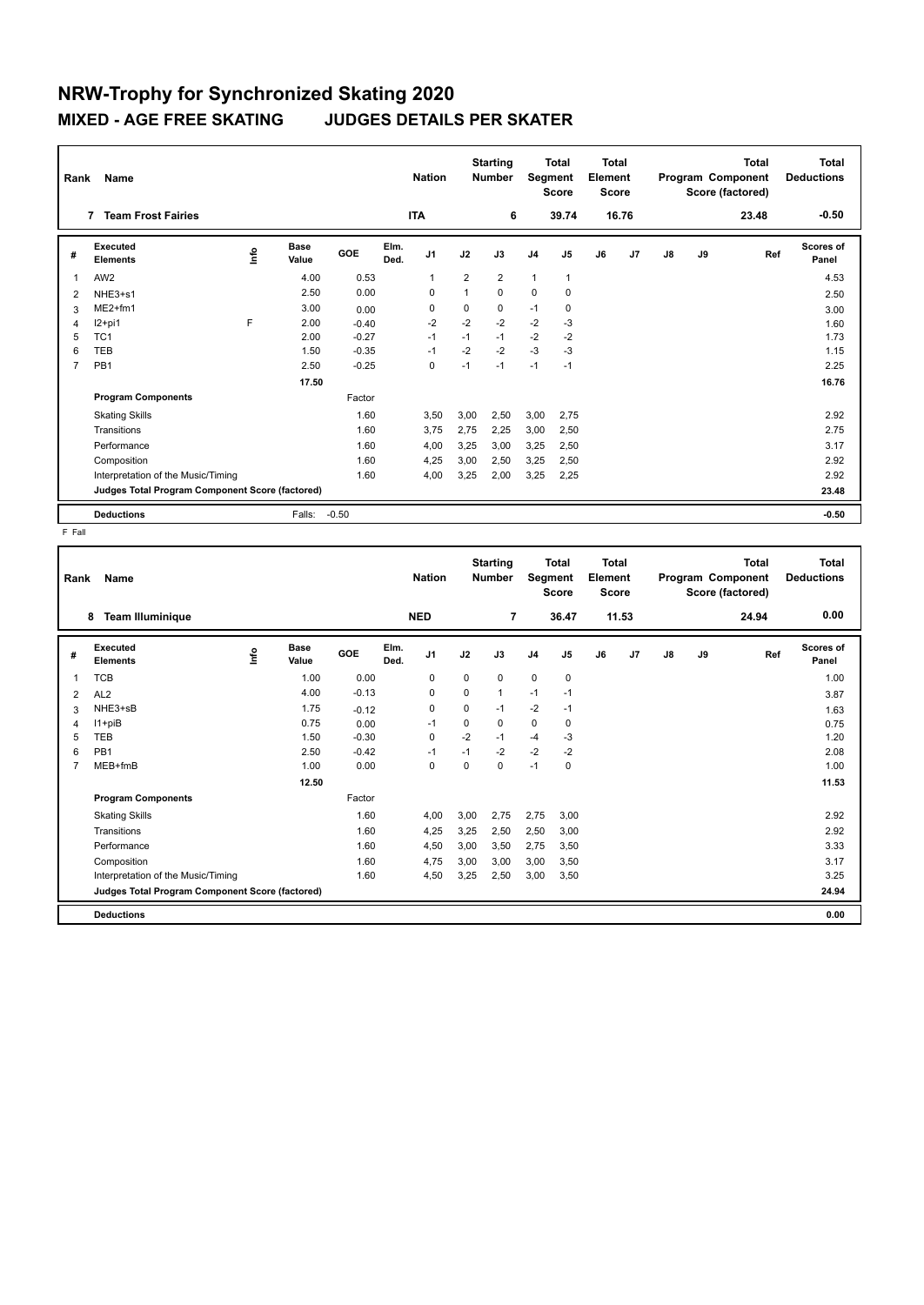| Rank           | Name                                            |      | <b>Nation</b>        |         | <b>Starting</b><br><b>Number</b> |                | <b>Total</b><br>Segment<br><b>Score</b> | <b>Total</b><br>Element<br><b>Score</b> |                |                |    | <b>Total</b><br>Program Component<br>Score (factored) | <b>Total</b><br><b>Deductions</b> |    |       |                    |
|----------------|-------------------------------------------------|------|----------------------|---------|----------------------------------|----------------|-----------------------------------------|-----------------------------------------|----------------|----------------|----|-------------------------------------------------------|-----------------------------------|----|-------|--------------------|
|                | <b>Team Crystallice</b><br>9                    |      |                      |         |                                  | <b>BEL</b>     |                                         | 8                                       |                | 36.43          |    | 12.43                                                 |                                   |    | 24.00 | 0.00               |
| #              | Executed<br><b>Elements</b>                     | lnfo | <b>Base</b><br>Value | GOE     | Elm.<br>Ded.                     | J <sub>1</sub> | J2                                      | J3                                      | J <sub>4</sub> | J <sub>5</sub> | J6 | J7                                                    | J8                                | J9 | Ref   | Scores of<br>Panel |
| 1              | I2+piB                                          |      | 1.25                 | $-0.09$ |                                  | $-1$           | $-1$                                    | 0                                       | $\mathbf 0$    | $-1$           |    |                                                       |                                   |    |       | 1.16               |
| 2              | PB <sub>1</sub>                                 |      | 2.50                 | 0.00    |                                  | 0              | 0                                       | $\mathbf 0$                             | $\mathbf 0$    | $-1$           |    |                                                       |                                   |    |       | 2.50               |
| 3              | TC <sub>1</sub>                                 |      | 2.00                 | $-0.20$ |                                  | $-1$           | $-1$                                    | 0                                       | $-1$           | $-1$           |    |                                                       |                                   |    |       | 1.80               |
| $\overline{4}$ | MEB+fmB                                         |      | 1.00                 | $-0.10$ |                                  | 0              | $-1$                                    | $-1$                                    | $-1$           | $-1$           |    |                                                       |                                   |    |       | 0.90               |
| 5              | <b>TEB</b>                                      |      | 1.50                 | $-0.35$ |                                  | $-2$           | $-2$                                    | $-2$                                    | $-3$           | $-4$           |    |                                                       |                                   |    |       | 1.15               |
| 6              | AL <sub>1</sub>                                 |      | 2.50                 | 0.00    |                                  | $\Omega$       | $\Omega$                                | $\Omega$                                | $\mathbf{1}$   | 0              |    |                                                       |                                   |    |       | 2.50               |
| $\overline{7}$ | NHE3+s1                                         |      | 2.50                 | $-0.08$ |                                  | 0              | 0                                       | $-1$                                    | 0              | $-2$           |    |                                                       |                                   |    |       | 2.42               |
|                |                                                 |      | 13.25                |         |                                  |                |                                         |                                         |                |                |    |                                                       |                                   |    |       | 12.43              |
|                | <b>Program Components</b>                       |      |                      | Factor  |                                  |                |                                         |                                         |                |                |    |                                                       |                                   |    |       |                    |
|                | <b>Skating Skills</b>                           |      |                      | 1.60    |                                  | 3.75           | 2,75                                    | 3,00                                    | 3,25           | 2,25           |    |                                                       |                                   |    |       | 3.00               |
|                | Transitions                                     |      |                      | 1.60    |                                  | 3.75           | 3,25                                    | 2,50                                    | 3,25           | 2,00           |    |                                                       |                                   |    |       | 3.00               |
|                | Performance                                     |      |                      | 1.60    |                                  | 4,00           | 3,00                                    | 3.25                                    | 3,00           | 2,00           |    |                                                       |                                   |    |       | 3.08               |
|                | Composition                                     |      |                      | 1.60    |                                  | 4,00           | 2,75                                    | 2,75                                    | 3,25           | 2,00           |    |                                                       |                                   |    |       | 2.92               |
|                | Interpretation of the Music/Timing              |      |                      | 1.60    |                                  | 4,00           | 3,00                                    | 3,00                                    | 3,00           | 2,25           |    |                                                       |                                   |    |       | 3.00               |
|                | Judges Total Program Component Score (factored) |      |                      |         |                                  |                |                                         |                                         |                |                |    |                                                       |                                   |    |       | 24.00              |
|                | <b>Deductions</b>                               |      |                      |         |                                  |                |                                         |                                         |                |                |    |                                                       |                                   |    |       | 0.00               |

| Rank           | Name                                            |      |                      |         |              | <b>Nation</b>  |             | <b>Starting</b><br><b>Number</b> |                | <b>Total</b><br>Segment<br><b>Score</b> | Total<br>Element<br><b>Score</b> |                |    |    | <b>Total</b><br>Program Component<br>Score (factored) | Total<br><b>Deductions</b> |
|----------------|-------------------------------------------------|------|----------------------|---------|--------------|----------------|-------------|----------------------------------|----------------|-----------------------------------------|----------------------------------|----------------|----|----|-------------------------------------------------------|----------------------------|
|                | <b>Team Sky'Linis</b><br>10                     |      |                      |         |              | <b>NED</b>     |             | 1                                |                | 29.35                                   |                                  | 11.22          |    |    | 18.13                                                 | 0.00                       |
| #              | Executed<br><b>Elements</b>                     | ١nf٥ | <b>Base</b><br>Value | GOE     | Elm.<br>Ded. | J <sub>1</sub> | J2          | J3                               | J <sub>4</sub> | J5                                      | J6                               | J <sub>7</sub> | J8 | J9 | Ref                                                   | <b>Scores of</b><br>Panel  |
| 1              | PB <sub>1</sub>                                 |      | 2.50                 | $-0.17$ |              | 0              | $\mathbf 0$ | $-1$                             | $-1$           | $-2$                                    |                                  |                |    |    |                                                       | 2.33                       |
| $\overline{2}$ | AL <sub>2</sub>                                 |      | 4.00                 | $-0.27$ |              | 0              | $\Omega$    | $-1$                             | $-1$           | $-1$                                    |                                  |                |    |    |                                                       | 3.73                       |
| 3              | MEB+fmB                                         |      | 1.00                 | $-0.10$ |              | $-1$           | $-1$        | $-2$                             | $\mathbf 0$    | $-1$                                    |                                  |                |    |    |                                                       | 0.90                       |
| 4              | $11 + piB$                                      |      | 0.75                 | $-0.05$ |              | $-1$           | $\Omega$    | 0                                | $-2$           | $-1$                                    |                                  |                |    |    |                                                       | 0.70                       |
| 5              | NHE3+sB                                         |      | 1.75                 | $-0.24$ |              | 0              | $-1$        | $-1$                             | $-3$           | $-2$                                    |                                  |                |    |    |                                                       | 1.51                       |
| 6              | <b>TCB</b>                                      |      | 1.00                 | 0.00    |              | 0              | 0           | 0                                | $\mathbf 0$    | $-1$                                    |                                  |                |    |    |                                                       | 1.00                       |
| $\overline{7}$ | <b>TEB</b>                                      |      | 1.50                 | $-0.45$ |              | $-3$           | $-3$        | $-3$                             | $-3$           | $-3$                                    |                                  |                |    |    |                                                       | 1.05                       |
|                |                                                 |      | 12.50                |         |              |                |             |                                  |                |                                         |                                  |                |    |    |                                                       | 11.22                      |
|                | <b>Program Components</b>                       |      |                      | Factor  |              |                |             |                                  |                |                                         |                                  |                |    |    |                                                       |                            |
|                | <b>Skating Skills</b>                           |      |                      | 1.60    |              | 2.75           | 1.75        | 2.25                             | 2,00           | 2.00                                    |                                  |                |    |    |                                                       | 2.08                       |
|                | Transitions                                     |      |                      | 1.60    |              | 2,50           | 2,00        | 2,00                             | 1,75           | 2,00                                    |                                  |                |    |    |                                                       | 2.00                       |
|                | Performance                                     |      |                      | 1.60    |              | 3,00           | 2,25        | 2,50                             | 2,00           | 2,25                                    |                                  |                |    |    |                                                       | 2.33                       |
|                | Composition                                     |      |                      | 1.60    |              | 3,25           | 2,50        | 2,00                             | 2,50           | 2,25                                    |                                  |                |    |    |                                                       | 2.42                       |
|                | Interpretation of the Music/Timing              |      |                      | 1.60    |              | 3,00           | 2,75        | 2,50                             | 2,25           | 2,00                                    |                                  |                |    |    |                                                       | 2.50                       |
|                | Judges Total Program Component Score (factored) |      |                      |         |              |                |             |                                  |                |                                         |                                  |                |    |    |                                                       | 18.13                      |
|                | <b>Deductions</b>                               |      |                      |         |              |                |             |                                  |                |                                         |                                  |                |    |    |                                                       | 0.00                       |